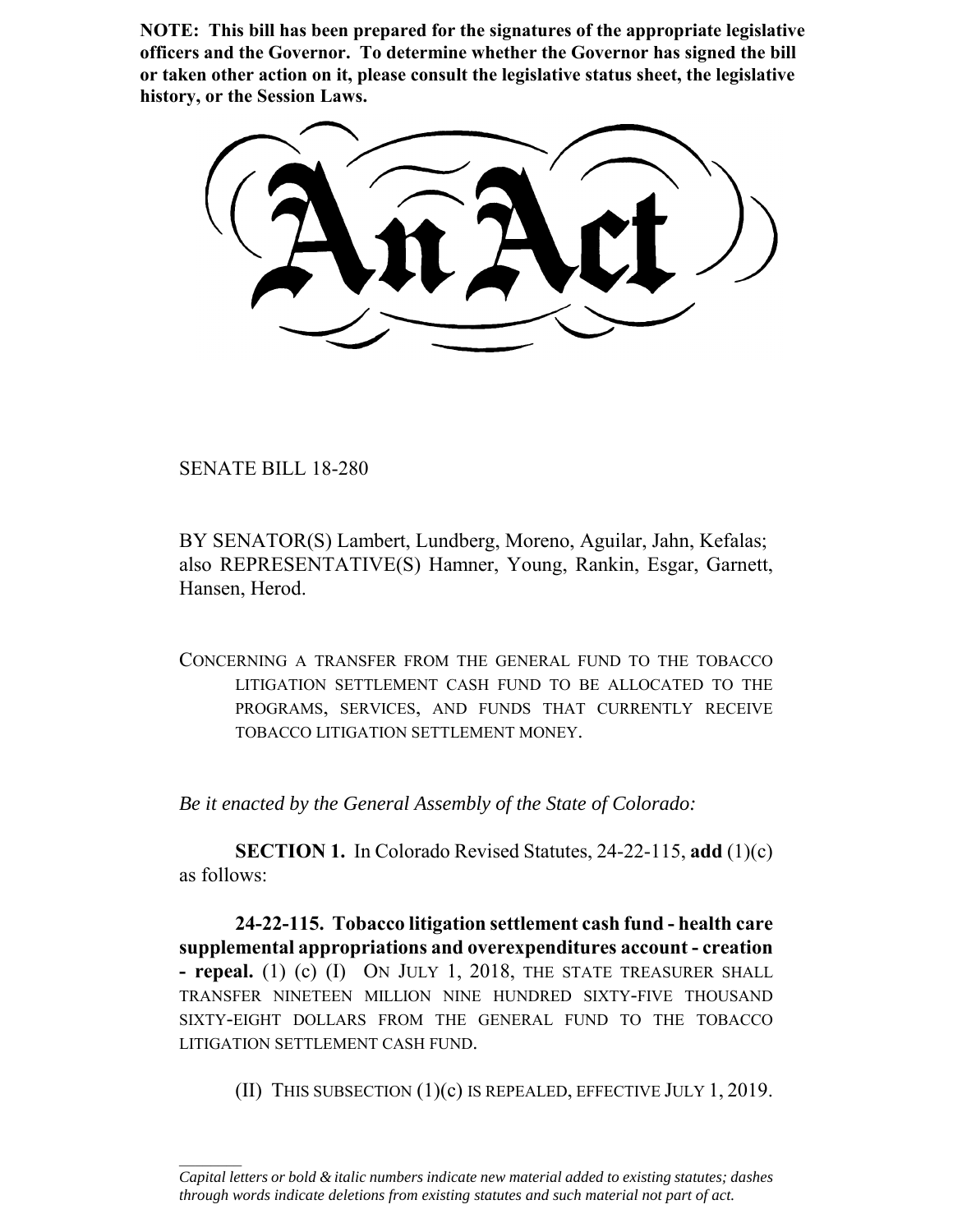**SECTION 2.** In Colorado Revised Statutes, 24-75-1104.5, **add** (9) as follows:

**24-75-1104.5. Use of settlement moneys - programs - repeal.** (9) (a) FOR THE FISCAL YEAR 2018-19, THE MONEY THAT WAS TRANSFERRED FROM THE GENERAL FUND TO THE TOBACCO LITIGATION SETTLEMENT CASH FUND IN ACCORDANCE WITH SECTION  $24-22-115(1)(c)(I)$ , IS ALLOCATED IN THE PERCENTAGES SPECIFIED AND FOR THE PROGRAMS, SERVICES, AND FUNDS SPECIFIED IN SUBSECTION (1.7) OF THIS SECTION.

(b) THIS SUBSECTION (9) IS REPEALED, EFFECTIVE JULY 1, 2019.

**SECTION 3. Safety clause.** The general assembly hereby finds,